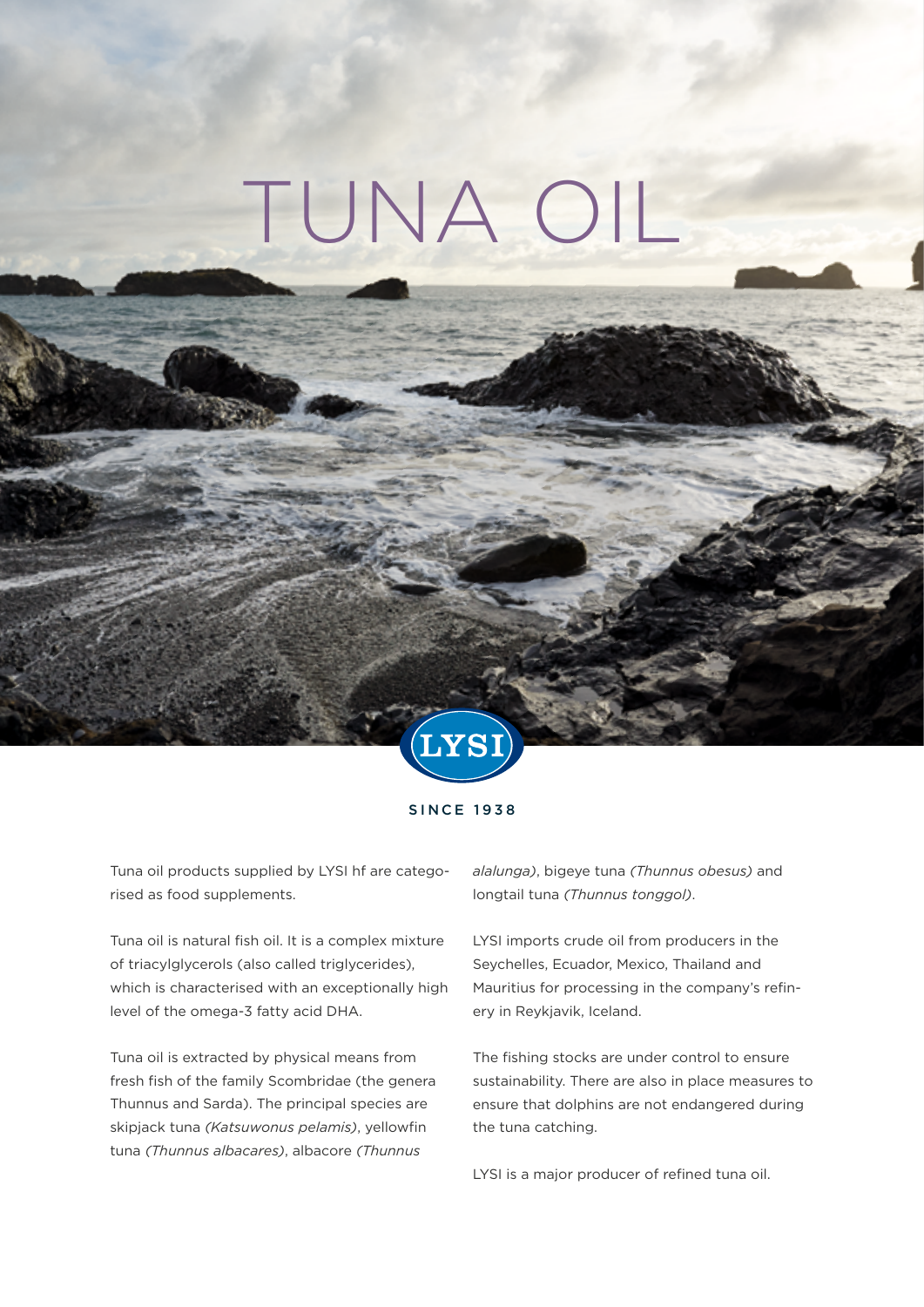## The Refining Process

Crude tuna oil is not suited for direct consumption and must be refined before use. The refining process removes unwanted components such as free fatty acids, pigments, contaminants and various other substances that can impart fishy flavour or off-flavour to the oil.

The refining process of tuna oil is comprised of 6 steps, as outlined below.

It is imperative that the products we consume are clean and that they meet the most stringent international demands issued by health authorities. This is secured through elaborate and comprehensive production processes in the LYSI refinery. The equipment used for refining is custom-made, built on the extensive knowledge of fish oil refining obtained over the last 80 years. The key processes have been validated and approved.

The company is FSSC 22000 certified and GMP approved. FSSC 22000 is a food safety scheme that is fully recognised by the Global Food Safety Initiative (GFSI).





#### Technical Aspects

The fatty acid composition of tuna oil is defined in the European Pharmacopoeia, as is shown in the table on opposite page.

LYSI can provide tuna oil that meets the requirements of the European pharmacopoeia. Vitamins, flavourings and antioxidants can be added in accordance with the needs of the individual customer.

Every batch of tuna oil produced at LYSI is analysed per specification. A certificate of analysis is issued for every batch.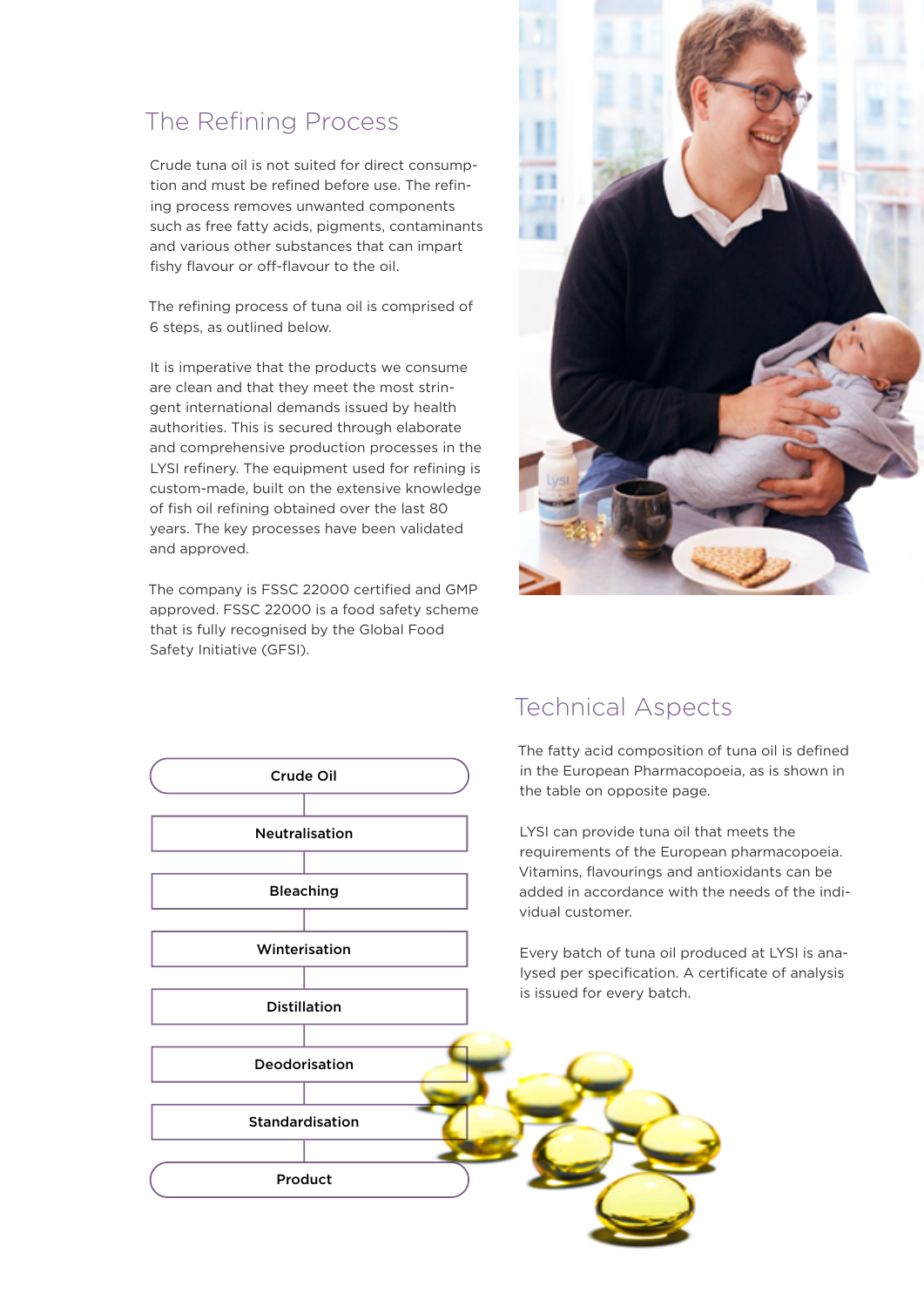## Properties of Tuna Oil

Tuna oil is an excellent source of the omega-3 fatty acid DHA. It is natural fish oil that has not been subjected to any chemical alterations, only refining. The oil may be taken orally as a liquid or in capsule form. Tuna oil is frequently used in infant formulas as a source of DHA.

EPA and DHA acids are often considered essential due to their low conversion efficiency from alpha-linolenic acid. They have been extensively studied for the last three decades and their different effects on the body have been described.

Initial studies on the physiological effects of long-chain omega-3 fatty acids focused on the relationship between EPA and DHA and cardiovascular disease. The findings showed that both the acids reduced the risk of cardiovascular disease (Casula, et al., 2013) (de Oliviera Otto, et al., 2013) (Zock, et al. , 2016).

A deficiency of omega-3 fatty acids has been implicated as a risk factor in mental disorders such as depression, schizophrenia and ADHD (McNamara, 2016) (Parletta, et al., 2016) (Königs & Kiliaan, 2016).



Of particular interest are the effects of DHA on the development and function of the brain. The consumption of DHA leads to many positive physiological and behavioral effects, including those on cognition (Weiser, et al., 2016), brain development and function (Lauritzen et al., 2016) and possibly on postpartum depression (Markhus et al., 2013). The European food safety authority (EFSA) has authorised the use of certain health claims relating to the consumption of DHA, when the level of DHA is above a minimum level.

|                                           | Specification            |                            |
|-------------------------------------------|--------------------------|----------------------------|
| Parameters:                               | Ph.Eur. (Type II)        | <b>Typical LYSI values</b> |
| EPA (weight % as triglycerides)           | $4 - 12$                 | $5 - 7$                    |
| EPA (weight % as free acids)              | $\overline{\phantom{0}}$ | $5 - 7$                    |
| DHA (weight % as triglycerides)           | min. 20                  | $22 - 27$                  |
| DHA (weight % as free acids)              | $\qquad \qquad -$        | $22 - 26$                  |
| Total omega-3 (weight % as triglycerides) | min. 28                  | $31 - 37$                  |
| Total omega-3 (weight % as free acids)    | -                        | $30 - 36$                  |
| Acid value (mg KOH/g)                     | max. 0.5                 | $0 - 0.3$                  |
| Unsaponifiable matter (%)                 | max. 1.5                 | $0.6 - 1.1$                |
| Absorbance at 233 nm                      | max. 0.50                | max. 0.50                  |
| Cold test; remains clear at 0°C (hours)   | min. 3                   | min. 3                     |
| Peroxide value (meq. O <sub>2</sub> /kg)  | max. 5.0                 | $0 - 4.0$                  |
| Anisidine value                           | max. 15.0                | $6.0 - 20.0$               |
| Oligomers (%)                             | max. 1.5                 | $0.9 - 2.1$                |